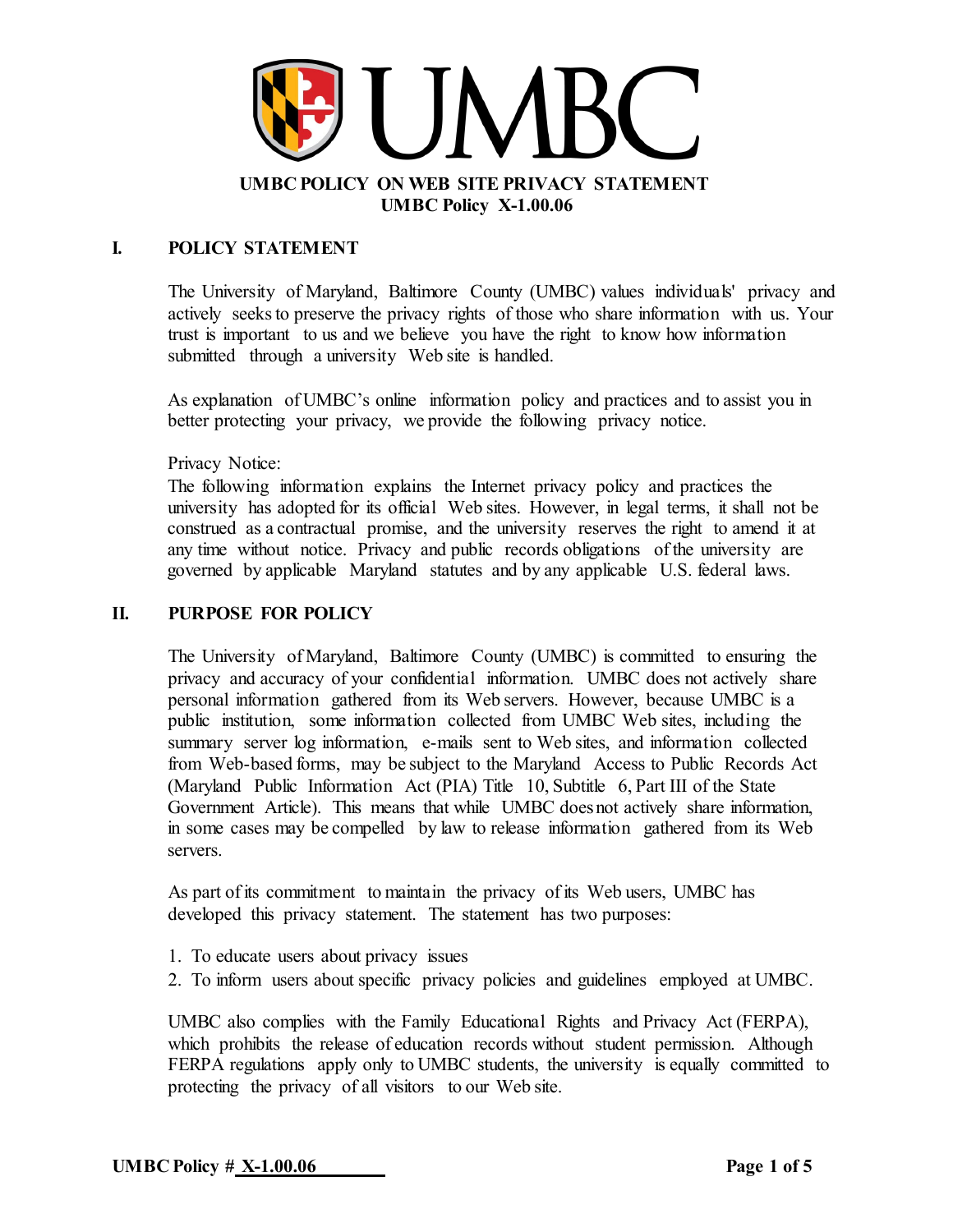## **III. APPLICABILITY AND IMPACT STATEMENT**

UMBC by and through its academic, research and administrative units and programs, owns, controls, operates and/or maintains Web sites under a number of domains. This Web Privacy Policy applies to all domains within the UMBC web environment.

WHO SHOULD READ THIS POLICY

- A. Vice Presidents, Deans, Directors, and Department Heads
- B. Department administrators and business office staff
- C. Campus Senates, Steering Committee, and Standing Committees
- D. Individuals that have access to Sensitive information as defined in this policy.

## **IV. CONTACTS**

| Subject                           | <b>Contact</b>                       | $\mathbf{r}$<br>Telephone | $\bullet$<br>$\overline{\phantom{a}}$<br>Email |
|-----------------------------------|--------------------------------------|---------------------------|------------------------------------------------|
| $\cdot$<br>Policy<br>Jarífication | TIT<br>$V_{\text{PL}}$<br>JΩI<br>,,, |                           | ack(a)<br>vumbc.edu                            |

## **V. UNIVERSITY POLICY**

University Web space includes hundreds of sites with varying levels of University involvement and commitment as outlined below:

## **Official University Web Sites**

Except as noted, the information in this privacy notice applies to all official UMBC Web sites, which are defined as – the Web pages of university, schools, departments, divisions or other units and any other sites specifically designated as official by a vice president, dean, department head or director. Official pages are generally recognizable by a standard page footer carrying the university logo, contact information and reference to this privacy statement.

## **Unofficial Web Sites**

Within the UMBC domain – signified by the address "umbc.edu" or within the range of Internet protocol addresses assigned to UMBC – you may find Web sites over which the university has no editorial responsibility or control. Such sites are considered unofficial and include, but are not limited to, the Web pages of individual faculty members or students and the Web pages of student organizations and other entities not formally a part of the university. While UMBC encourages compliance with this Web Privacy Statement at such sites, in order to better understand the policies and practices under which they operate, please consult the privacy statements of individual sites or seek information directly from the persons responsible for those sites.

## **A. Exceptions**

The UMBC Web consists of many Web sites. Some sites hosted by UMBC may adopt different privacy statements astheir specific needs require. If an official University Web Site has a privacy statement that is different from this statement, that policy must be approved by the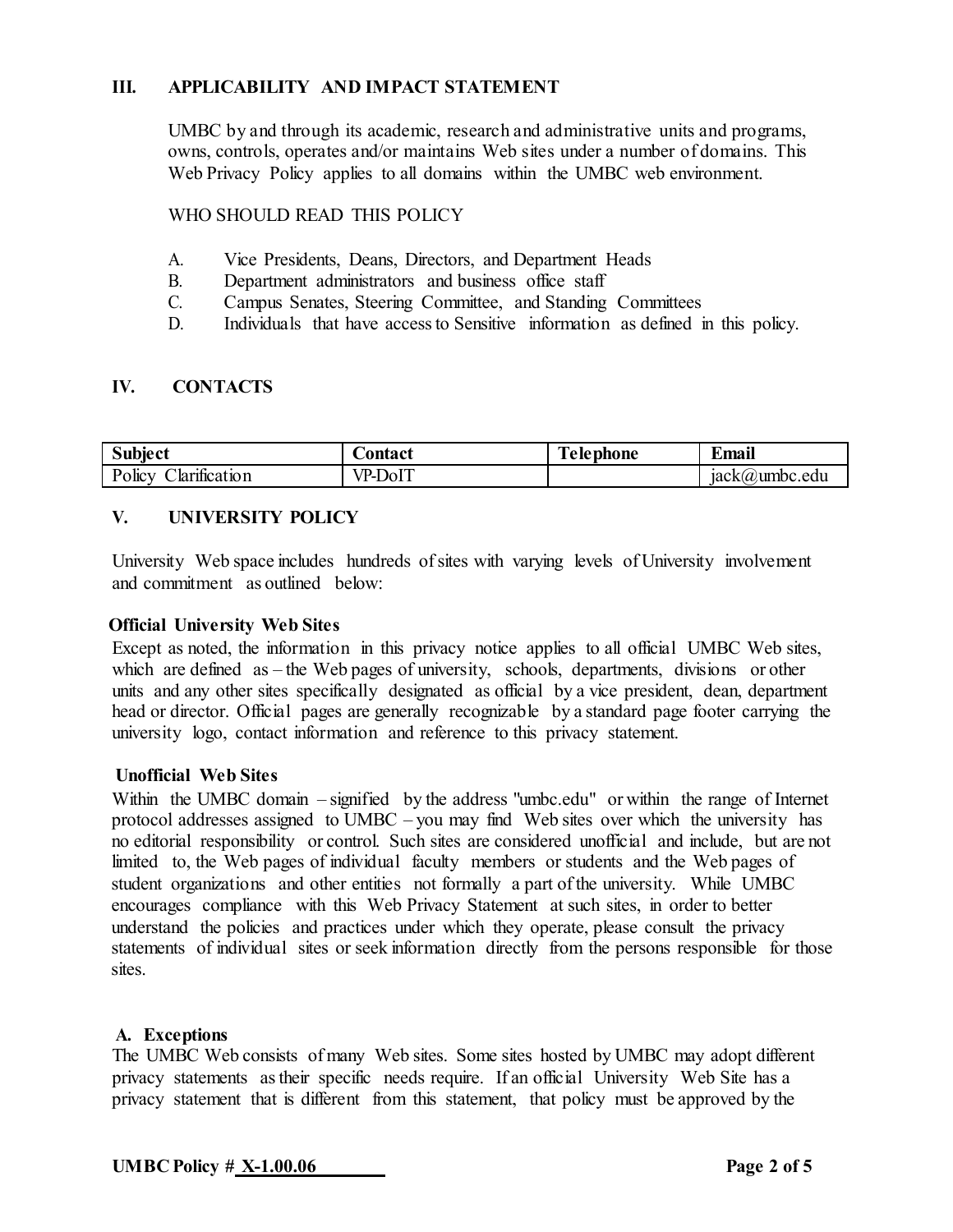UMBC Policy Committee and it must be posted on the Official UMBC Site, and the central campus policy web site. However, no site can adopt a privacy statement that in any way supersedes federal or state regulations.

The UMBC Web site contains links to hundreds of external Web sites. The university is not responsible for the privacy practices orthe content of the external Web sites we link to.

Information Gathered by UMBC Web servers generate temporary logs that may include, but are not limited to the following information:

- Internet address (IP address) of computer being used
- Web pages requested
- Referring Web page
- Browser used
- Date and Time

The data is used in aggregate by IT custodians to tune the Web site for its efficiency and is not ordinarily associated with specific individuals. Raw data from the Web server logs is only shared with the custodian of each Web site. Summary reports produced from the logs help Web publishers determine what Web browsers and pages are most popular.

#### **B. Third-party content**

Some pages within the umbc.edu domain may contain content that is served from external third parties. For example, a umbc.edu Web site might include a graphic logo or a script from a third party.

In this example, the logo would be third party content served from a Web server outside the umbc.edu domain [\(www.other-org.com](http://www.other-org.com/) in this case). Third party content in umbc.edu is not limited to graphics, but this is the most frequent use.

UMBC does not transmit any information to these third parties as part of such requests. However, when you visit umbc.edu pages that contain third party content, information such as your IP address, date, browser, and requested page are transmitted from your computer to that third party. UMBC is not responsible for the privacy practices of these external third parties.

## **C. Cookies**

Cookies are small pieces of data stored by the Web browser. Cookies are often used to remember information about preferences and pages you have visited. For example, when you visit some sites on the Web you might see a "Welcome Back" message. The first time you visited the site a cookie was probably set on your computer; when you return, the cookie is read again. You can configure your Web browser to refuse to accept cookies, to disable cookies, and to remove cookies from your hard drive as needed.

UMBC Web servers use cookies in the centralized authentication system called Single- Sign-On. These cookies are used so you will not have to repeatedly enter user names and passwords when you go to different parts of the Web site. You are normally required to enter a UMBC ID when you request data about yourself orto ensure that you are a member of the University community. This login process uses Secure Sockets Layer (SSL) so the user name and password are encrypted between the Web browser and our Web server.

Some Web servers within UMBC may also use cookies to retain user preference information. It is against university policy to share this information with external third parties.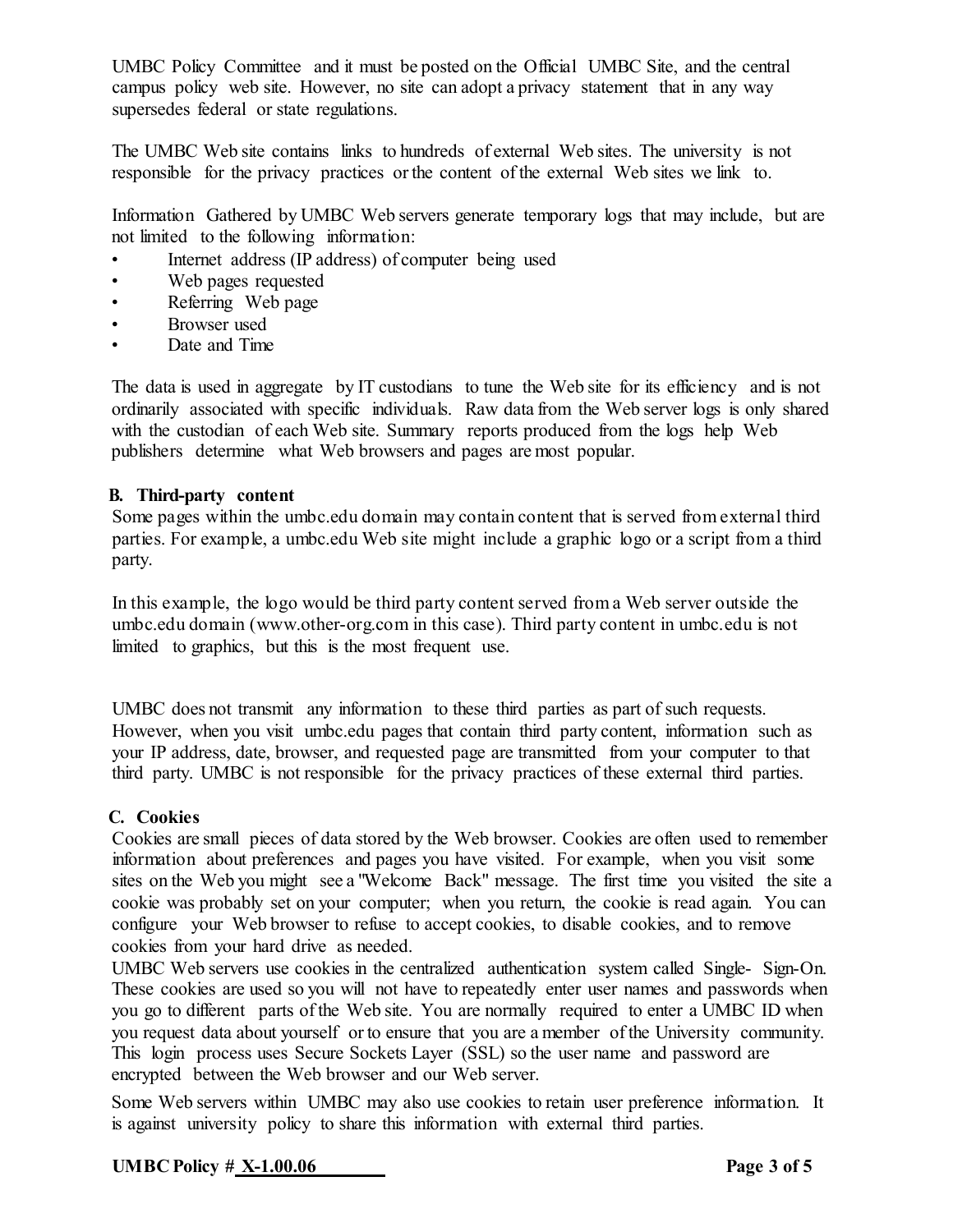## **D. Security of Confidential Information**

Although no computer system is 100% secure, UMBC has deployed extensive security measures to protect against the loss, misuse, or alteration of the information under our control.

## **E. E-commerce**

Several sites within UMBC enable you to pay for products orservices online with a credit card. Unless otherwise noted, these transactions are encrypted. It is university policy that confidential information you enter in the transaction is used only for the purposes described in that transaction, unless an additional use is specifically stated on that site. All attempts should be made to perform online transactions at externally hosted sites not affiliated with UMBC. Ecommerce transactions at external, third-party sites are subject to the external party's privacy and security policies.

## **F. Sharing ofInformation**

UMBC does, upon explicit request of users, share information with other parties and gather information from other private data providers. For example, the university receives test scores from testing agencies and will send transcripts to other schools. This is done only at the request of users (persons to whom the information applies). Unless specifically required under public information requests filed under the Maryland Access to Public Records Act (Maryland Public Information Act (PIA) Title 10, Subtitle 6, Part III of the

State Government Article), it is against university policy to release confidential information gathered through the Web, such as pages visited, or personalized preferences. For example, the University's portal, myUMBC, enables users to customize the content they see on their personal page. This information cannot be shared with external third parties.

Consistent with FERPA, we do not release personal student information, other than public directory information, to other parties unless we receive explicit written authorization to do so.

## **G. Public Forums**

UMBC makes some public chat rooms, forums, message boards, and news groups available to its users. The university does not ordinarily log public chat sessions, however, any information that is disclosed in these areas becomes public information and you should therefore exercise caution when deciding to disclose your confidential information in such places. Academic chat sessions and discussion forums, such asthose in Blackboard, may be logged. However, these educational records are protected from disclosure by FERPA.

## **H. Online Surveys**

UMBC is a research institution. At any time there are numerous online surveys being conducted in affiliation with the University. It is University policy that confidential information gathered in these online surveys is used only for the research purposes indicated in the survey. Unless otherwise noted on the specified survey, your answers are confidential and individual responses will not be shared with other parties unless required by the Maryland Access to Public Records Act (Maryland Public Information Act (PIA) Title 10, Subtitle 6- III of the State Government Article). Aggregate data, which does not contain personally identifiable information, from surveys may be shared with external third parties.

## **I. Deletion of Personal Information**

If a person would like to have information about them deleted from a UMBC website or service, the request should be sent to privacy $@$ umbc.edu. We process privacy requests in accordance with all applicable laws, regulations, and policies.